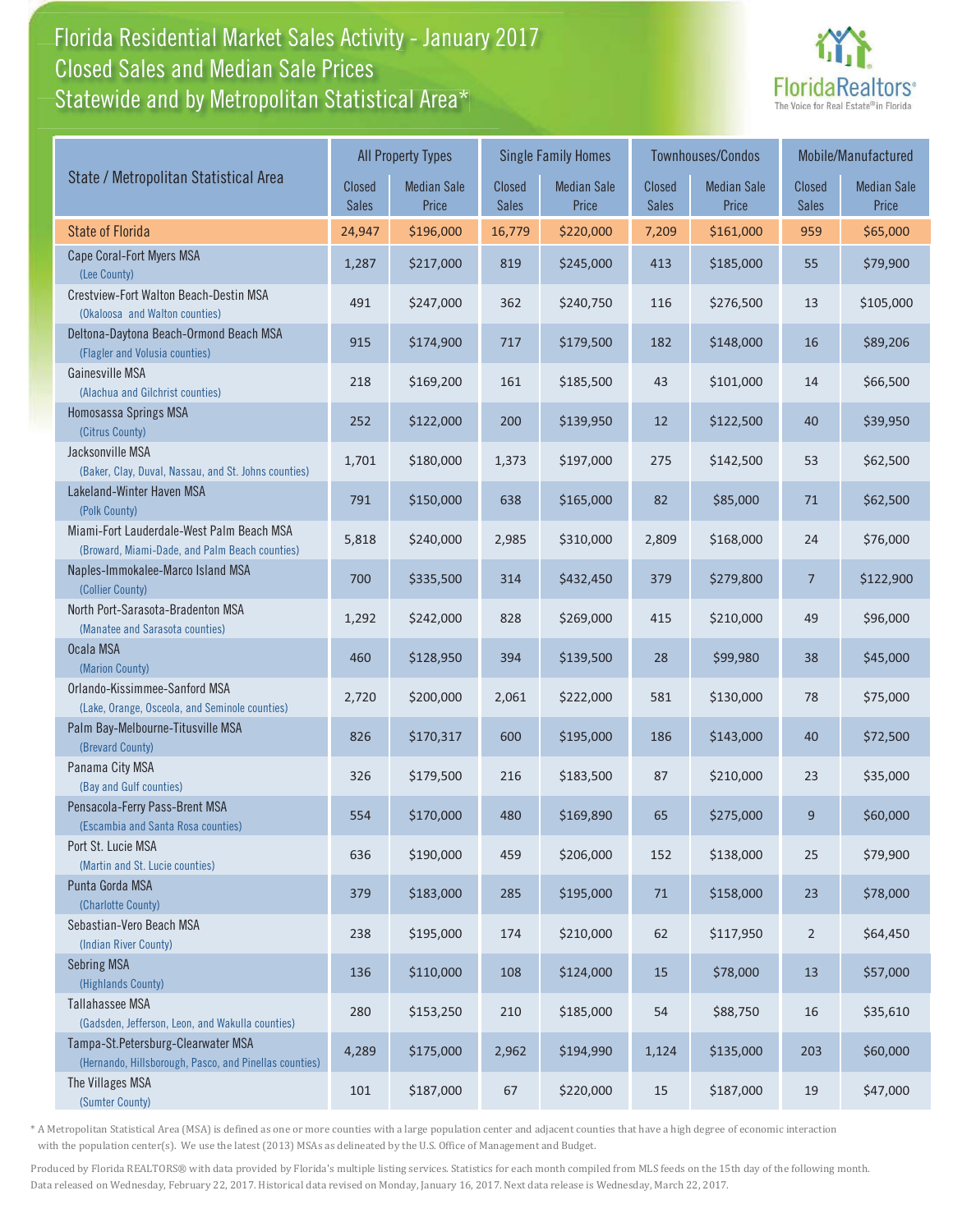## Florida Residential Market Sales Activity - January 2017 Florida Residential Market Sales Activity Listed by County Closed Sales and Median Sale Prices



| County                     | <b>All Property Types</b> |                             |                        | <b>Single Family Homes</b>  |                               | Townhouses/Condos           | Mobile/Manufactured           |                             |
|----------------------------|---------------------------|-----------------------------|------------------------|-----------------------------|-------------------------------|-----------------------------|-------------------------------|-----------------------------|
|                            | Closed<br><b>Sales</b>    | <b>Median Sale</b><br>Price | Closed<br><b>Sales</b> | <b>Median Sale</b><br>Price | <b>Closed</b><br><b>Sales</b> | <b>Median Sale</b><br>Price | <b>Closed</b><br><b>Sales</b> | <b>Median Sale</b><br>Price |
| Alachua County             | 207                       | \$170,000                   | 155                    | \$185,500                   | 43                            | \$101,000                   | 9                             | \$100,000                   |
| <b>Baker County</b>        | 13                        | \$101,064                   | $9$                    | \$160,000                   | $\pmb{0}$                     | (No Sales)                  | $\overline{4}$                | \$99,282                    |
| <b>Bay County</b>          | 297                       | \$177,000                   | 194                    | \$177,500                   | 84                            | \$203,000                   | 19                            | \$35,100                    |
| <b>Bradford County</b>     | 14                        | \$95,000                    | 11                     | \$95,000                    | $\mathbf 0$                   | (No Sales)                  | 3                             | \$114,900                   |
| <b>Brevard County</b>      | 826                       | \$170,317                   | 600                    | \$195,000                   | 186                           | \$143,000                   | 40                            | \$72,500                    |
| <b>Broward County</b>      | 2,081                     | \$220,000                   | 982                    | \$311,250                   | 1,088                         | \$143,000                   | 11                            | \$80,000                    |
| <b>Calhoun County</b>      | 8                         | \$62,500                    | 7                      | \$71,000                    | $\mathbf 0$                   | (No Sales)                  | 1                             | \$28,000                    |
| <b>Charlotte County</b>    | 379                       | \$183,000                   | 285                    | \$195,000                   | 71                            | \$158,000                   | 23                            | \$78,000                    |
| <b>Citrus County</b>       | 252                       | \$122,000                   | 200                    | \$139,950                   | 12                            | \$122,500                   | 40                            | \$39,950                    |
| <b>Clay County</b>         | 250                       | \$164,400                   | 217                    | \$175,500                   | 15                            | \$124,900                   | 18                            | \$61,300                    |
| <b>Collier County</b>      | 700                       | \$335,500                   | 314                    | \$432,450                   | 379                           | \$279,800                   | $\overline{7}$                | \$122,900                   |
| <b>Columbia County</b>     | 55                        | \$122,000                   | 44                     | \$135,500                   | $\mathbf 0$                   | (No Sales)                  | 11                            | \$69,000                    |
| <b>DeSoto County</b>       | 23                        | \$120,000                   | 17                     | \$122,000                   | $\overline{2}$                | \$157,450                   | 4                             | \$72,000                    |
| <b>Dixie County</b>        | 9                         | \$55,000                    | 6                      | \$102,000                   | $\mathbf 0$                   | (No Sales)                  | 3                             | \$37,000                    |
| <b>Duval County</b>        | 943                       | \$160,000                   | 776                    | \$168,500                   | 158                           | \$123,750                   | 9                             | \$41,200                    |
| <b>Escambia County</b>     | 308                       | \$150,000                   | 257                    | \$145,500                   | 49                            | \$320,000                   | $\overline{2}$                | \$130,000                   |
| <b>Flagler County</b>      | 163                       | \$182,000                   | 132                    | \$189,715                   | 28                            | \$144,000                   | 3                             | \$43,000                    |
| <b>Franklin County</b>     | 24                        | \$252,500                   | 19                     | \$275,000                   | 3                             | \$250,000                   | $\overline{2}$                | \$67,250                    |
| <b>Gadsden County</b>      | 20                        | \$103,000                   | 16                     | \$121,850                   | $\mathbf 0$                   | (No Sales)                  | 4                             | \$49,950                    |
| <b>Gilchrist County</b>    | 11                        | \$105,000                   | 6                      | \$177,500                   | $\overline{0}$                | (No Sales)                  | 5                             | \$53,000                    |
| <b>Glades County</b>       | 7                         | \$85,000                    | 3                      | \$64,000                    | $\mathbf 0$                   | (No Sales)                  | 4                             | \$102,500                   |
| <b>Gulf County</b>         | 29                        | \$245,000                   | 22                     | \$253,500                   | 3                             | \$265,000                   | $\overline{4}$                | \$33,000                    |
| <b>Hamilton County</b>     | 6                         | \$94,950                    | 5                      | \$90,000                    | $\mathbf 0$                   | (No Sales)                  | $\mathbf{1}$                  | \$99,900                    |
| <b>Hardee County</b>       | 8                         | \$71,000                    | 6                      | \$79,250                    | $\mathbf 0$                   | (No Sales)                  | $\overline{2}$                | \$55,500                    |
| <b>Hendry County</b>       | 16                        | \$107,250                   | 10                     | \$141,250                   | 0                             | (No Sales)                  | 6                             | \$40,500                    |
| <b>Hernando County</b>     | 280                       | \$129,000                   | 235                    | \$138,700                   | 5                             | \$66,100                    | 40                            | \$59,175                    |
| <b>Highlands County</b>    | 136                       | \$110,000                   | 108                    | \$124,000                   | $15\,$                        | \$78,000                    | 13                            | \$57,000                    |
| <b>Hillsborough County</b> | 1,591                     | \$190,000                   | 1,202                  | \$210,000                   | 356                           | \$140,000                   | 33                            | \$67,000                    |
| <b>Holmes County</b>       | 8                         | \$172,450                   | 7                      | \$185,000                   | 0                             | (No Sales)                  | $\mathbf{1}$                  | \$159,900                   |
| <b>Indian River County</b> | 238                       | \$195,000                   | 174                    | \$210,000                   | 62                            | \$117,950                   | $\overline{2}$                | \$64,450                    |
| Jackson County             | 21                        | \$61,500                    | 13                     | \$68,500                    | 0                             | (No Sales)                  | 8                             | \$50,500                    |
| Jefferson County           | 9                         | \$150,000                   | 8                      | \$120,000                   | $\mathbf{1}$                  | \$150,000                   | $\mathbf 0$                   | (No Sales)                  |
| Lafayette County           | $\overline{2}$            | \$157,750                   | $\overline{2}$         | \$157,750                   | $\pmb{0}$                     | (No Sales)                  | $\mathbf 0$                   | (No Sales)                  |
| <b>Lake County</b>         | 461                       | \$185,000                   | 387                    | \$195,000                   | 28                            | \$129,750                   | 46                            | \$81,000                    |
| Lee County                 | 1,287                     | \$217,000                   | 819                    | \$245,000                   | 413                           | \$185,000                   | 55                            | \$79,900                    |

Produced by Florida REALTORS® with data provided by Florida's multiple listing services. Statistics for each month compiled from MLS feeds on the 15th day of the following month. Data released on Wednesday, February 22, 2017. Historical data revised on Monday, January 16, 2017. Next data release is Wednesday, March 22, 2017.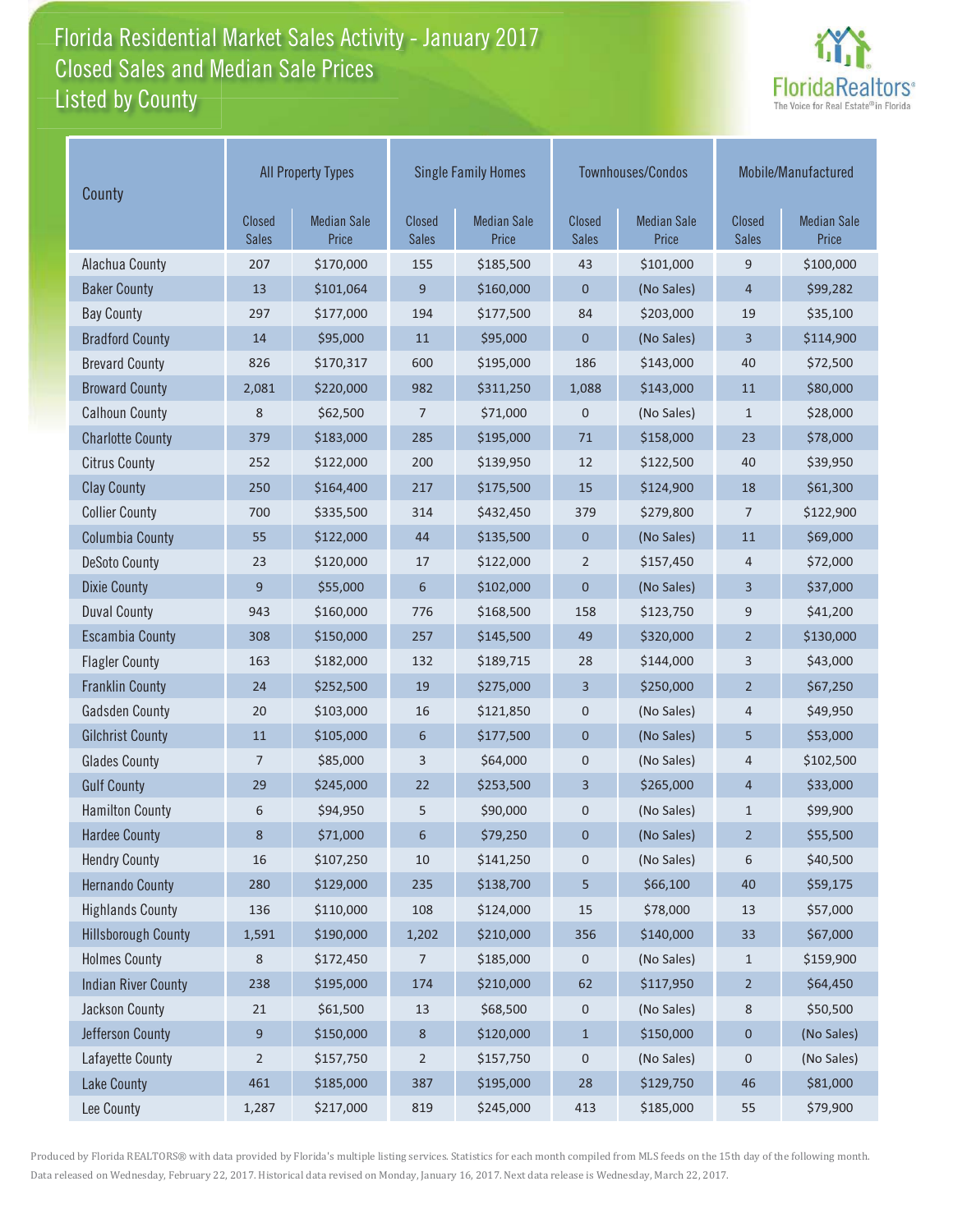Florida Residential Market Sales Activity - January 2017 Florida Residential Market Sales Activity Closed Sales and Median Sale Prices<br>Listed by Zip Code (Grouped by County)\*



| Zip Code<br>County |       |                               | <b>All Property Types</b>   |                        | <b>Single Family Homes</b>  | <b>Townhouses/Condos</b>      |                             | Mobile/Manufactured           |                             |
|--------------------|-------|-------------------------------|-----------------------------|------------------------|-----------------------------|-------------------------------|-----------------------------|-------------------------------|-----------------------------|
|                    |       | <b>Closed</b><br><b>Sales</b> | <b>Median Sale</b><br>Price | Closed<br><b>Sales</b> | <b>Median Sale</b><br>Price | <b>Closed</b><br><b>Sales</b> | <b>Median Sale</b><br>Price | <b>Closed</b><br><b>Sales</b> | <b>Median Sale</b><br>Price |
| <b>Baker</b>       | 32087 | 1                             | \$24,900                    | $\mathbf{1}$           | \$24,900                    | $\mathbf 0$                   | (No Sales)                  | $\mathbf 0$                   | (No Sales)                  |
| <b>Baker</b>       | 32234 | $\mathbf 0$                   | (No Sales)                  | $\mathbf 0$            | (No Sales)                  | $\mathbf 0$                   | (No Sales)                  | $\mathbf 0$                   | (No Sales)                  |
| Bay                | 32401 | 14                            | \$100,950                   | 11                     | \$101,900                   | $\overline{2}$                | \$139,950                   | $\mathbf{1}$                  | \$35,000                    |
| <b>Bay</b>         | 32402 | $\mathbf 0$                   | (No Sales)                  | $\mathbf 0$            | (No Sales)                  | $\mathbf 0$                   | (No Sales)                  | $\mathbf 0$                   | (No Sales)                  |
| Bay                | 32403 | $\mathbf 0$                   | (No Sales)                  | $\mathbf 0$            | (No Sales)                  | $\mathbf 0$                   | (No Sales)                  | $\mathbf 0$                   | (No Sales)                  |
| <b>Bay</b>         | 32404 | 50                            | \$158,950                   | 49                     | \$159,900                   | $\mathbf 0$                   | (No Sales)                  | $\mathbf{1}$                  | \$25,750                    |
| Bay                | 32405 | 39                            | \$169,800                   | 38                     | \$169,900                   | $\mathbf 0$                   | (No Sales)                  | $\mathbf{1}$                  | \$15,777                    |
| <b>Bay</b>         | 32406 | $\mathbf 0$                   | (No Sales)                  | $\mathbf 0$            | (No Sales)                  | $\mathbf 0$                   | (No Sales)                  | $\mathbf 0$                   | (No Sales)                  |
| Bay                | 32407 | 42                            | \$233,500                   | 18                     | \$240,000                   | 24                            | \$229,500                   | $\mathbf 0$                   | (No Sales)                  |
| Bay                | 32408 | 52                            | \$187,500                   | 25                     | \$229,900                   | 23                            | \$185,000                   | $\overline{4}$                | \$93,950                    |
| Bay                | 32409 | 8                             | \$103,451                   | 4                      | \$225,951                   | $\mathbf{1}$                  | \$273,000                   | 3                             | \$75,000                    |
| <b>Bay</b>         | 32410 | $\mathbf 0$                   | (No Sales)                  | $\mathbf 0$            | (No Sales)                  | $\mathbf 0$                   | (No Sales)                  | $\mathbf 0$                   | (No Sales)                  |
| Bay                | 32411 | 0                             | (No Sales)                  | $\mathbf 0$            | (No Sales)                  | $\mathbf 0$                   | (No Sales)                  | 0                             | (No Sales)                  |
| <b>Bay</b>         | 32412 | $\mathbf 0$                   | (No Sales)                  | $\mathbf 0$            | (No Sales)                  | $\mathbf{0}$                  | (No Sales)                  | $\mathbf 0$                   | (No Sales)                  |
| Bay                | 32413 | 57                            | \$218,000                   | 24                     | \$211,000                   | 33                            | \$250,000                   | $\mathbf 0$                   | (No Sales)                  |
| <b>Bay</b>         | 32417 | $\mathbf 0$                   | (No Sales)                  | $\mathbf 0$            | (No Sales)                  | $\mathbf 0$                   | (No Sales)                  | 0                             | (No Sales)                  |
| Bay                | 32437 | $\pmb{0}$                     | (No Sales)                  | $\mathbf 0$            | (No Sales)                  | $\mathbf 0$                   | (No Sales)                  | 0                             | (No Sales)                  |
| Bay                | 32438 | 6                             | \$34,900                    | $\mathbf{1}$           | \$0                         | $\mathbf 0$                   | (No Sales)                  | 5                             | \$34,900                    |
| Bay                | 32444 | 19                            | \$160,000                   | 19                     | \$160,000                   | $\mathbf 0$                   | (No Sales)                  | $\mathbf 0$                   | (No Sales)                  |
| Bay                | 32456 | 6                             | \$270,000                   | 5                      | \$275,000                   | $\mathbf{1}$                  | \$265,000                   | $\overline{0}$                | (No Sales)                  |
| Bay                | 32461 | 0                             | (No Sales)                  | $\mathbf 0$            | (No Sales)                  | $\mathbf 0$                   | (No Sales)                  | 0                             | (No Sales)                  |
| <b>Bay</b>         | 32462 | $\mathbf{0}$                  | (No Sales)                  | $\mathbf{0}$           | (No Sales)                  | $\overline{0}$                | (No Sales)                  | $\overline{0}$                | (No Sales)                  |
| Bay                | 32466 | 4                             | \$32,550                    | $\mathbf 0$            | (No Sales)                  | 0                             | (No Sales)                  | 4                             | \$32,550                    |
| <b>Bradford</b>    | 32042 | $\mathbf 0$                   | (No Sales)                  | $\mathbf 0$            | (No Sales)                  | $\mathbf{0}$                  | (No Sales)                  | $\mathbf 0$                   | (No Sales)                  |
| <b>Bradford</b>    | 32044 | $\pmb{0}$                     | (No Sales)                  | $\mathbf 0$            | (No Sales)                  | $\mathbf 0$                   | (No Sales)                  | 0                             | (No Sales)                  |
| <b>Bradford</b>    | 32054 | $\mathbf 0$                   | (No Sales)                  | $\pmb{0}$              | (No Sales)                  | $\mathbf 0$                   | (No Sales)                  | 0                             | (No Sales)                  |
| <b>Bradford</b>    | 32058 | $1\,$                         | \$95,000                    | $\mathbf{1}$           | \$95,000                    | 0                             | (No Sales)                  | 0                             | (No Sales)                  |
| <b>Bradford</b>    | 32083 | $\boldsymbol{0}$              | (No Sales)                  | $\mathbf 0$            | (No Sales)                  | $\mathbf 0$                   | (No Sales)                  | 0                             | (No Sales)                  |
| <b>Bradford</b>    | 32091 | 10                            | \$85,000                    | 8                      | \$72,500                    | $\mathbf 0$                   | (No Sales)                  | $\overline{2}$                | \$95,000                    |
| <b>Bradford</b>    | 32622 | $\mathbf{1}$                  | \$114,900                   | $\mathbf 0$            | (No Sales)                  | $\mathbf 0$                   | (No Sales)                  | $\mathbf{1}$                  | \$114,900                   |
| <b>Bradford</b>    | 32656 | $\mathbf{1}$                  | \$158,000                   | $\mathbf{1}$           | \$158,000                   | 0                             | (No Sales)                  | $\boldsymbol{0}$              | (No Sales)                  |
| <b>Bradford</b>    | 32666 | $\mathbf{1}$                  | \$70,000                    | $\mathbf{1}$           | \$70,000                    | $\mathbf 0$                   | (No Sales)                  | 0                             | (No Sales)                  |
| <b>Bradford</b>    | 32694 | 0                             | (No Sales)                  | $\boldsymbol{0}$       | (No Sales)                  | $\mathbf 0$                   | (No Sales)                  | 0                             | (No Sales)                  |
| <b>Brevard</b>     | 32754 | 9                             | \$162,500                   | $\overline{7}$         | \$205,000                   | $\pmb{0}$                     | (No Sales)                  | $\overline{2}$                | \$48,750                    |
| <b>Brevard</b>     | 32775 | 0                             | (No Sales)                  | 0                      | (No Sales)                  | 0                             | (No Sales)                  | 0                             | (No Sales)                  |
| <b>Brevard</b>     | 32780 | 50                            | \$128,500                   | 35                     | \$135,000                   | 13                            | \$65,000                    | $\overline{2}$                | \$67,450                    |
| <b>Brevard</b>     | 32781 | 0                             | (No Sales)                  | $\mathbf 0$            | (No Sales)                  | $\mathbf 0$                   | (No Sales)                  | 0                             | (No Sales)                  |
| <b>Brevard</b>     | 32783 | $\pmb{0}$                     | (No Sales)                  | $\pmb{0}$              | (No Sales)                  | $\pmb{0}$                     | (No Sales)                  | $\mathbf 0$                   | (No Sales)                  |

\* Statistics for each listed zip code are presented only for the portion of the zip code located inside the county specified.

As a result, some zip codes will appear in this list more than once if they cover areas in more than one county.

Produced by Florida REALTORS® with data provided by Florida's multiple listing services. Statistics for each month compiled from MLS feeds on the 15th day of the following month. Data released on Wednesday, February 22, 2017. Historical data revised on Monday, January 16, 2017. Next data release is Wednesday, March 22, 2017.

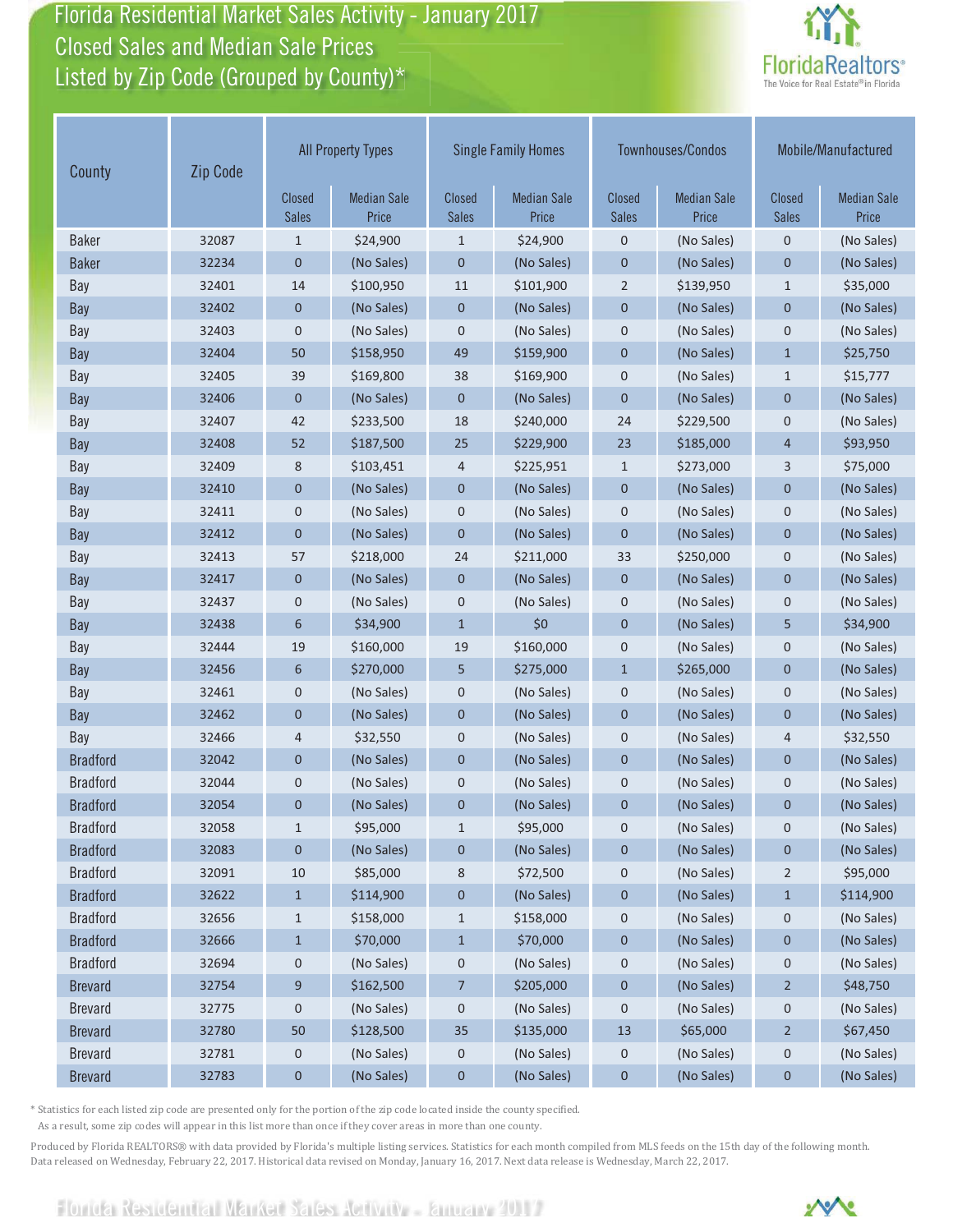# Closed Sales and Median Sale Prices<br>Listed by Zip Code (Grouped by County)\*

Florida Residential Market Sales Activity

Florida Residential Market Sales Activity January 2017



| Zip Code<br>County |       | <b>All Property Types</b>     |                             | <b>Single Family Homes</b> |                             | Townhouses/Condos      |                             | Mobile/Manufactured    |                             |
|--------------------|-------|-------------------------------|-----------------------------|----------------------------|-----------------------------|------------------------|-----------------------------|------------------------|-----------------------------|
|                    |       | <b>Closed</b><br><b>Sales</b> | <b>Median Sale</b><br>Price | Closed<br><b>Sales</b>     | <b>Median Sale</b><br>Price | Closed<br><b>Sales</b> | <b>Median Sale</b><br>Price | Closed<br><b>Sales</b> | <b>Median Sale</b><br>Price |
| <b>Brevard</b>     | 32796 | 34                            | \$121,000                   | 26                         | \$125,000                   | 8                      | \$100,400                   | $\mathbf 0$            | (No Sales)                  |
| <b>Brevard</b>     | 32815 | $\mathbf 0$                   | (No Sales)                  | 0                          | (No Sales)                  | $\mathbf 0$            | (No Sales)                  | $\mathbf 0$            | (No Sales)                  |
| <b>Brevard</b>     | 32899 | $\mathbf 0$                   | (No Sales)                  | $\mathbf 0$                | (No Sales)                  | $\mathbf 0$            | (No Sales)                  | 0                      | (No Sales)                  |
| <b>Brevard</b>     | 32901 | 28                            | \$156,000                   | 23                         | \$164,000                   | 5                      | \$128,000                   | $\overline{0}$         | (No Sales)                  |
| <b>Brevard</b>     | 32902 | 0                             | (No Sales)                  | $\mathbf 0$                | (No Sales)                  | 0                      | (No Sales)                  | 0                      | (No Sales)                  |
| <b>Brevard</b>     | 32903 | 21                            | \$329,900                   | 8                          | \$411,000                   | 13                     | \$275,500                   | $\overline{0}$         | (No Sales)                  |
| <b>Brevard</b>     | 32904 | 43                            | \$227,000                   | 32                         | \$267,420                   | 8                      | \$114,250                   | 3                      | \$70,000                    |
| <b>Brevard</b>     | 32905 | 21                            | \$114,000                   | 14                         | \$120,950                   | 6                      | \$91,500                    | $\mathbf{1}$           | \$20,900                    |
| <b>Brevard</b>     | 32906 | $\pmb{0}$                     | (No Sales)                  | $\mathbf 0$                | (No Sales)                  | $\mathbf 0$            | (No Sales)                  | $\mathbf 0$            | (No Sales)                  |
| <b>Brevard</b>     | 32907 | 72                            | \$145,950                   | 67                         | \$149,000                   | $\mathbf 0$            | (No Sales)                  | 5                      | \$42,125                    |
| <b>Brevard</b>     | 32908 | 26                            | \$154,825                   | 26                         | \$154,825                   | $\mathbf 0$            | (No Sales)                  | 0                      | (No Sales)                  |
| <b>Brevard</b>     | 32909 | 43                            | \$161,900                   | 42                         | \$161,950                   | $\mathbf{1}$           | \$140,000                   | $\mathbf{0}$           | (No Sales)                  |
| <b>Brevard</b>     | 32910 | $\mathbf 0$                   | (No Sales)                  | $\mathbf 0$                | (No Sales)                  | $\mathbf 0$            | (No Sales)                  | 0                      | (No Sales)                  |
| <b>Brevard</b>     | 32911 | $\mathbf 0$                   | (No Sales)                  | $\mathbf 0$                | (No Sales)                  | $\mathbf 0$            | (No Sales)                  | $\mathbf 0$            | (No Sales)                  |
| <b>Brevard</b>     | 32912 | $\mathbf 0$                   | (No Sales)                  | $\mathbf 0$                | (No Sales)                  | $\mathbf 0$            | (No Sales)                  | 0                      | (No Sales)                  |
| <b>Brevard</b>     | 32919 | $\overline{0}$                | (No Sales)                  | $\mathbf 0$                | (No Sales)                  | $\mathbf{0}$           | (No Sales)                  | $\mathbf{0}$           | (No Sales)                  |
| <b>Brevard</b>     | 32920 | 19                            | \$146,000                   | $\overline{2}$             | \$573,450                   | 17                     | \$135,000                   | $\overline{0}$         | (No Sales)                  |
| <b>Brevard</b>     | 32922 | 10                            | \$79,000                    | 5                          | \$82,000                    | 5                      | \$22,000                    | $\overline{0}$         | (No Sales)                  |
| <b>Brevard</b>     | 32923 | 0                             | (No Sales)                  | $\mathbf 0$                | (No Sales)                  | $\mathbf 0$            | (No Sales)                  | 0                      | (No Sales)                  |
| <b>Brevard</b>     | 32924 | $\mathbf 0$                   | (No Sales)                  | $\mathbf 0$                | (No Sales)                  | $\mathbf{0}$           | (No Sales)                  | $\mathbf{0}$           | (No Sales)                  |
| <b>Brevard</b>     | 32925 | $\mathbf 0$                   | (No Sales)                  | $\mathbf 0$                | (No Sales)                  | $\mathbf 0$            | (No Sales)                  | 0                      | (No Sales)                  |
| <b>Brevard</b>     | 32926 | 35                            | \$180,000                   | 29                         | \$189,000                   | $\overline{2}$         | \$121,500                   | $\overline{4}$         | \$60,500                    |
| <b>Brevard</b>     | 32927 | 34                            | \$148,500                   | 29                         | \$155,000                   | 3                      | \$116,000                   | $\overline{2}$         | \$38,950                    |
| <b>Brevard</b>     | 32931 | 29                            | \$215,000                   | $\overline{7}$             | \$305,000                   | 22                     | \$180,700                   | 0                      | (No Sales)                  |
| <b>Brevard</b>     | 32932 | $\mathbf 0$                   | (No Sales)                  | $\mathbf 0$                | (No Sales)                  | $\mathbf 0$            | (No Sales)                  | $\mathbf 0$            | (No Sales)                  |
| <b>Brevard</b>     | 32934 | 17                            | \$330,000                   | 15                         | \$337,000                   | $\overline{2}$         | \$249,750                   | 0                      | (No Sales)                  |
| <b>Brevard</b>     | 32935 | 51                            | \$150,000                   | 37                         | \$165,000                   | $14\,$                 | \$94,500                    | 0                      | (No Sales)                  |
| <b>Brevard</b>     | 32936 | $\pmb{0}$                     | (No Sales)                  | 0                          | (No Sales)                  | $\mathbf 0$            | (No Sales)                  | $\pmb{0}$              | (No Sales)                  |
| <b>Brevard</b>     | 32937 | 41                            | \$274,500                   | 19                         | \$309,000                   | 22                     | \$182,500                   | 0                      | (No Sales)                  |
| <b>Brevard</b>     | 32940 | 93                            | \$290,000                   | 75                         | \$310,000                   | $18\,$                 | \$131,450                   | 0                      | (No Sales)                  |
| <b>Brevard</b>     | 32941 | 0                             | (No Sales)                  | $\boldsymbol{0}$           | (No Sales)                  | 0                      | (No Sales)                  | 0                      | (No Sales)                  |
| <b>Brevard</b>     | 32949 | 3                             | \$316,000                   | $\mathsf{3}$               | \$316,000                   | $\pmb{0}$              | (No Sales)                  | $\pmb{0}$              | (No Sales)                  |
| <b>Brevard</b>     | 32950 | 4                             | \$277,400                   | 4                          | \$277,400                   | 0                      | (No Sales)                  | 0                      | (No Sales)                  |
| <b>Brevard</b>     | 32951 | 21                            | \$340,000                   | 17                         | \$420,000                   | $\overline{a}$         | \$286,000                   | 0                      | (No Sales)                  |
| <b>Brevard</b>     | 32952 | 25                            | \$209,000                   | 23                         | \$240,000                   | 2                      | \$83,625                    | 0                      | (No Sales)                  |
| <b>Brevard</b>     | 32953 | 31                            | \$220,000                   | 23                         | \$235,000                   | 7                      | \$168,450                   | $\mathbf{1}$           | \$26,201                    |
| <b>Brevard</b>     | 32954 | 0                             | (No Sales)                  | $\mathbf 0$                | (No Sales)                  | $\mathbf 0$            | (No Sales)                  | 0                      | (No Sales)                  |
| <b>Brevard</b>     | 32955 | 41                            | \$196,000                   | 27                         | \$250,000                   | 13                     | \$141,000                   | $\mathbf{1}$           | \$63,000                    |

\* Statistics for each listed zip code are presented only for the portion of the zip code located inside the county specified.

As a result, some zip codes will appear in this list more than once if they cover areas in more than one county.

Produced by Florida REALTORS® with data provided by Florida's multiple listing services. Statistics for each month compiled from MLS feeds on the 15th day of the following month. Data released on Wednesday, February 22, 2017. Historical data revised on Monday, January 16, 2017. Next data release is Wednesday, March 22, 2017.

Florida Residential Market Sales Activity - January 2017